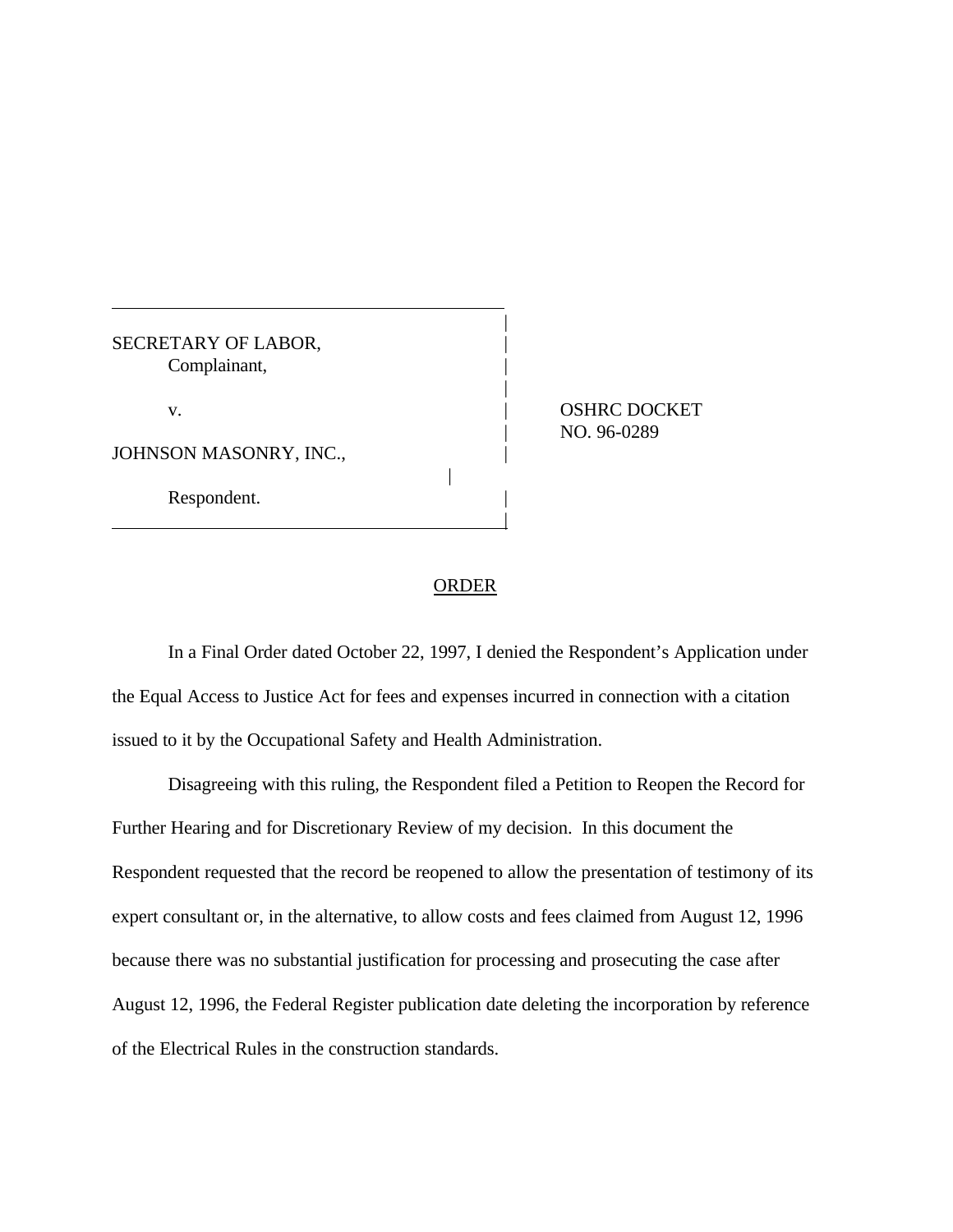The Secretary of Labor opposed the Respondent's motion on the ground that the citation and the complaint were proper because the regulation was in effect at the times those documents were issued and served. Also, the Secretary urged that the fact the Secretary's counsel was unaware of the withdrawal of the regulation constituted a "special circumstance" which rendered any EAJA award unjust.

Now the Respondent has filed a Motion to Allow Reply Brief to be submitted by December 15, 1997, stating that it needed the extension to enable its attorney to consult with the company's safety consultant, to review the case file, and to articulate clearly the reasons why the standard cited never applied.

 Counsel for the Secretary not only objected to this motion but also objected to any filing of a response to his reply on the ground that there is nothing in the Commission Rules which allows a Movant to file a reply to a response.

After a detailed review of the Respondent's motion to reopen the hearing and for Discretionary Review and the Secretary's Response, I believe that the previous ORDER should be revised in part. Although the Secretary's counsel promptly withdrew the citation and complaint as soon as he learned of the change in the regulation in issue, it was still necessary for the Respondent to prepare for trial, entailing legal fees and costs. It now appears to me that the Respondent incurred attorney fees and costs after the August 12, 1996 amendment because the Secretary did not inform the Administration or its counsel of the change. The Respondent should not be penalized for this failure.

I conclude that it would be unfair to require the Respondent to absorb trial preparation expense after the regulation change was noticed in the Federal Register.

-2-